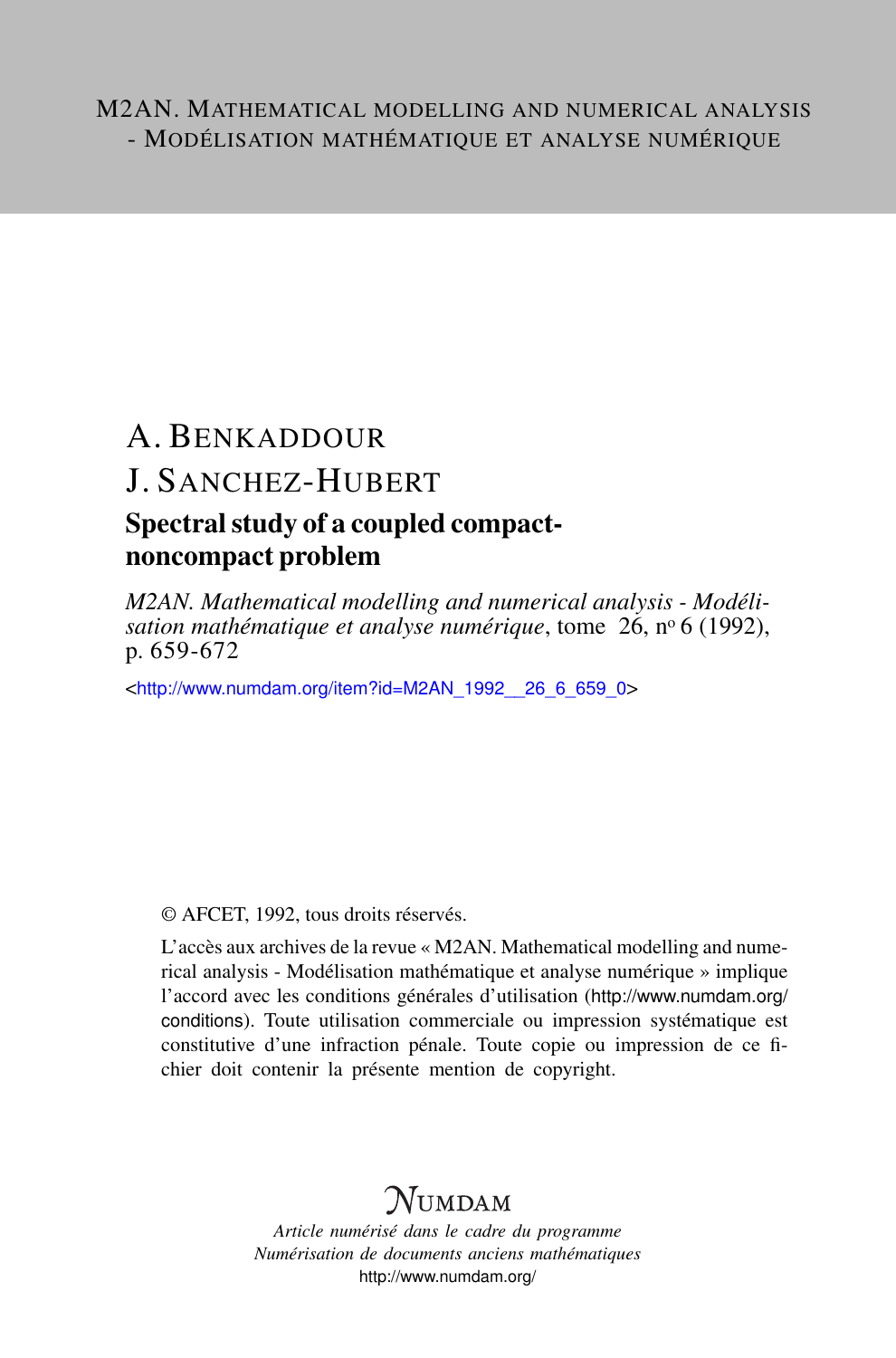TTP<br>T\T\T\MATHEMATICAL MODELLING AND NUMERICAL ANALYSIS<br>{}/\;\*\}} MODÉLISATION MATHEMATIQUE ET ANALYSE NUMÉRIQUE

(Vol 26, n° 6, 1992, p 659 à 672)

### SPECTRAL STUDY OF A COUPLED **COMPACT-NONCOMPACT PROBLEM (\*)**

by A. BENKADDOUR  $(1)$  and J. SANCHEZ-HUBERT  $(2)$ 

Communicated by P GEYMONAT

Abstract  $-$  We consider the coupled problem of acoustic vibration of air in a porous medium  $\Omega_n$ , made of infinitely close thin sheets, parallel to the plane  $(x_1, x_3)$ , in contact with free air in some region  $\Omega_t$ . We assume that there is no interaction between the sheets unless by the region  $\overline{a}_{f}$ 

The case of a porous medium made of thin channels parallel to the  $x$ -axis was considered in [1, 2, 3] In this paper, we consider a somewhat more complicated problem because completely explicit solutions are not available in general

Let us denote by A the operator associated with the coupled eigenvalue problem  $(-Au = \omega^2 u)$  and by  $A_n(x_2)$  the operator associated in the sheet  $x_2 =$  Const in  $\Omega_n$  In order to study the spectrum of A we consider two cases according to the values of  $\omega^2$ . In the first case (when  $\omega^2$  is not an eigenvalue of the problem in  $\Omega_n$ ), the problem reduces to an implicit eigenvalue problem in  $\Omega_i$ , in the second case (when  $\omega^2$  is an eigenvalue of A<sub>n</sub>(a<sub>2</sub>) for some value  $a_2$  of x<sub>2</sub>), we show that  $\omega^2$  belongs to the essential spectrum of A

Résumé. - Nous étudions la structure du spectre d'un opérateur associé à un problème couplé de vibrations acoustiques Plus précisément, nous considérons un milieu poreux  $\Omega_n$ , constitué par un grand nombre de lamelles planes uniformément distribuées, en contact avec une cavité remplie d'air, que nous désignerons par  $\Omega_t$ , Nous supposons qu'il n'y a pas d'interaction entre les lamelles, sauf par la région  $\Omega_f$ 

Le cas d'un milieu poreux constitué de canaux parallèles a été considéré en [1, 2, 3], le problème présenté ici est plus compliqué du fait de l'absence, en général, de solutions complètement explicites

Si nous désignons par A l'opérateur associé au problème couplé  $(-Au = \omega^2 u)$  et par  $A_p(x_2)$  l'opérateur associé au problème dans une lamelle de  $\Omega_p$ , nous considérons deux cas suivant les valeurs de  $\omega^2$  Dans le premier cas (où  $\omega^2$  n'est pas valeur propre de A<sub>n</sub>), nous montrons que le problème aux valeurs propres pour A se ramène à un problème aux valeurs propres implicites dans  $\Omega_t$ . Dans le second cas (lorsque  $\omega^2$  est valeur propre de  $A_n(a_2)$ , pour une certaine valeur  $a_2$  de  $x_2$ ) nous montrons que  $\omega^2$  est un point du spectre essentiel de A

<sup>(\*)</sup> Received for publication January 14, 1991

<sup>(&</sup>lt;sup>1</sup>) Université Abdelmalek Essaadi, Faculté des Sciences, B P 2121, Tetouan, Maroc

<sup>(&</sup>lt;sup>2</sup>) Université de Caen, U F R de Sciences, Esplanade de la Paix, 14032 Caen Cedex, France, and Laboratoire de Modélisation en Mécanique, CNRS 229, Université P et M Curie, Tour 66, 4 place Jussieu, 75752, Paris Cedex, France

M<sup>2</sup> AN Modélisation mathématique et Analyse numérique 0764-583X/92/06/659/14/\$ 3 40 Mathematical Modelling and Numerical Analysis C AFCET Gauthier-Villars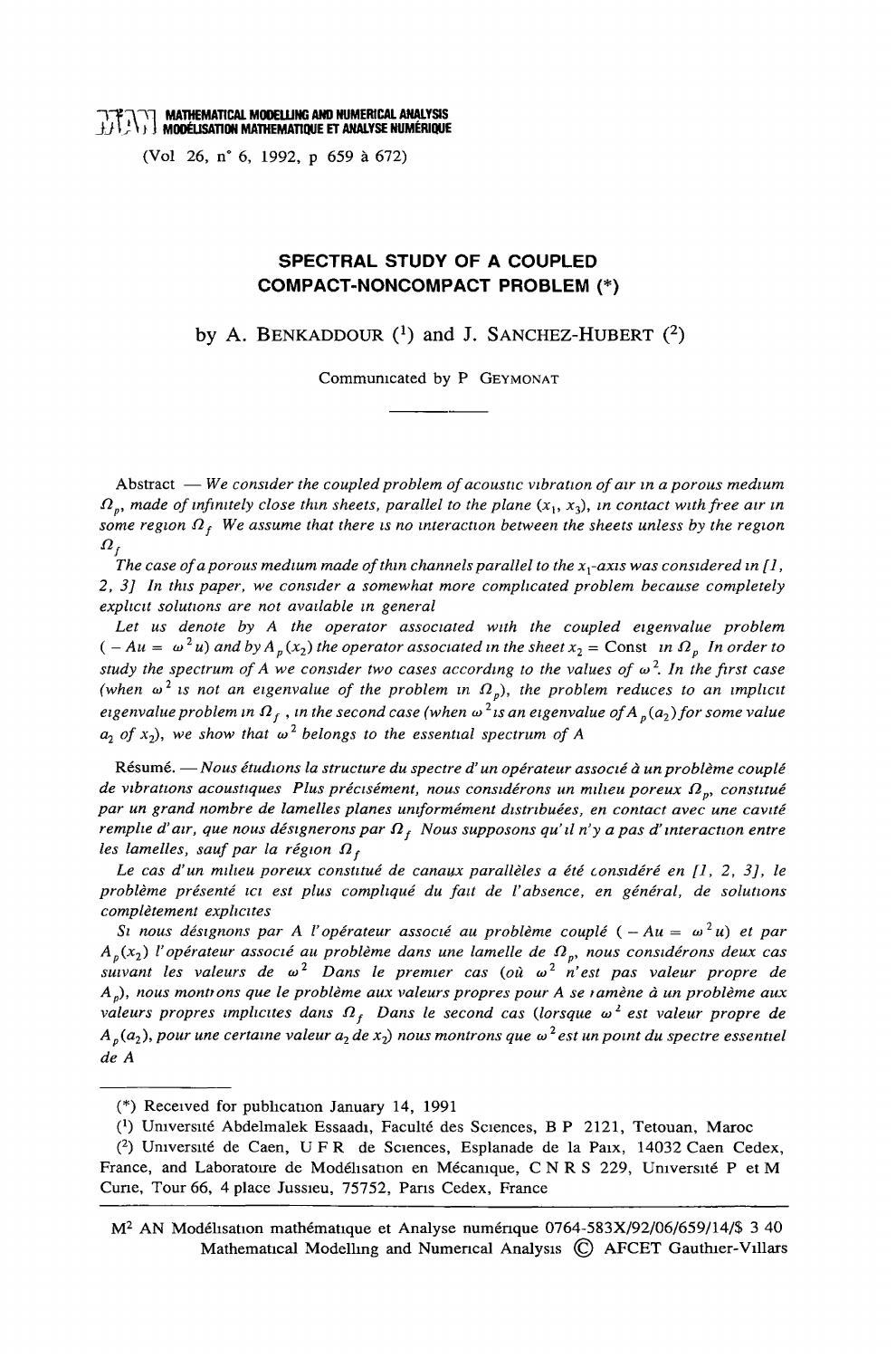#### 1. INTRODUCTION

The equations describing the acoustic vibration in a porous medium, made by channels in a solid body, were obtained by using homogenization techniques  $[1, 3, 8, 9]$ . The spectral properties of the associated operator are classical in the case of a porous medium made by channels in all directions. i.e. when the fluid region is connected. In the case of channels in one direction, the properties of the homogenized equations are very different [1] because the waves propagate only in the direction of the channels. As a consequence the compactness properties are lost. The same occurs in the case of parallel plane sheets which we consider here. Certain proofs are technically cumbersome, we only give an outline which is sufficient for the logic understanding of them. Complete proofs are given in [7].

In the first section, we set the problem and give its variational formulation; in the following sections we study the structure of the spectrum. So, we shall show that:

1.  $\omega^2 = 0$  is a simple eigenvalue of the operator A associated with the coupled eigenvalue problem.

2. When  $\Omega_f = \emptyset$ , the set of the points  $\omega^2$  which are eigenvalues of the Neumann-Dirichlet problem in any sheet located in the plane  $x_2 =$ Const. constitutes the essential spectrum of  $A_n$  (associated with the problem in  $\Omega_n$ ).

3. When  $\Omega_f \neq \emptyset$ , for particular geometries (see Sect. 5), we show that the set defined by

 $E = {\omega^2$ ;  ${\omega^2}$  is an eigenvalue of the problem in a sheet }

belongs to the essential spectrum of A.

4. For a particular geometry (see Sect. 5), we prove that the points  $\omega^2$  which belong to the resolvent set  $\rho(A_p(x_2))$ , for any  $x_2 \in [0, 1]$ , are either eigenvalues of finite multiplicity of  $A$ , or points of the resolvent set  $\rho(A)$ .

The authors want to thank G. Geymonat for his valuable remarks and comments.

#### 2. SETTING OF THE PROBLEM. VARIATIONAL FORMULATION

We consider a porous medium, made of very many thin sheets disposed as in figure 2.1, which occupies the domain  $\Omega_n$  of  $\mathbb{R}^3$  defined by

$$
\Omega_p = \left\{ (x_1, x_2, x_3), x_1 \in \left] - \ell(x_2, x_3), 0 \right[ , x_2 \in [0, 1[, x_3 \in [0, 1[
$$

where  $\ell(x_2, x_3)$  is a smooth strictly positive function.

M<sup>2</sup> AN Modélisation mathématique et Analyse numérique Mathematical Modelling and Numerical Analysis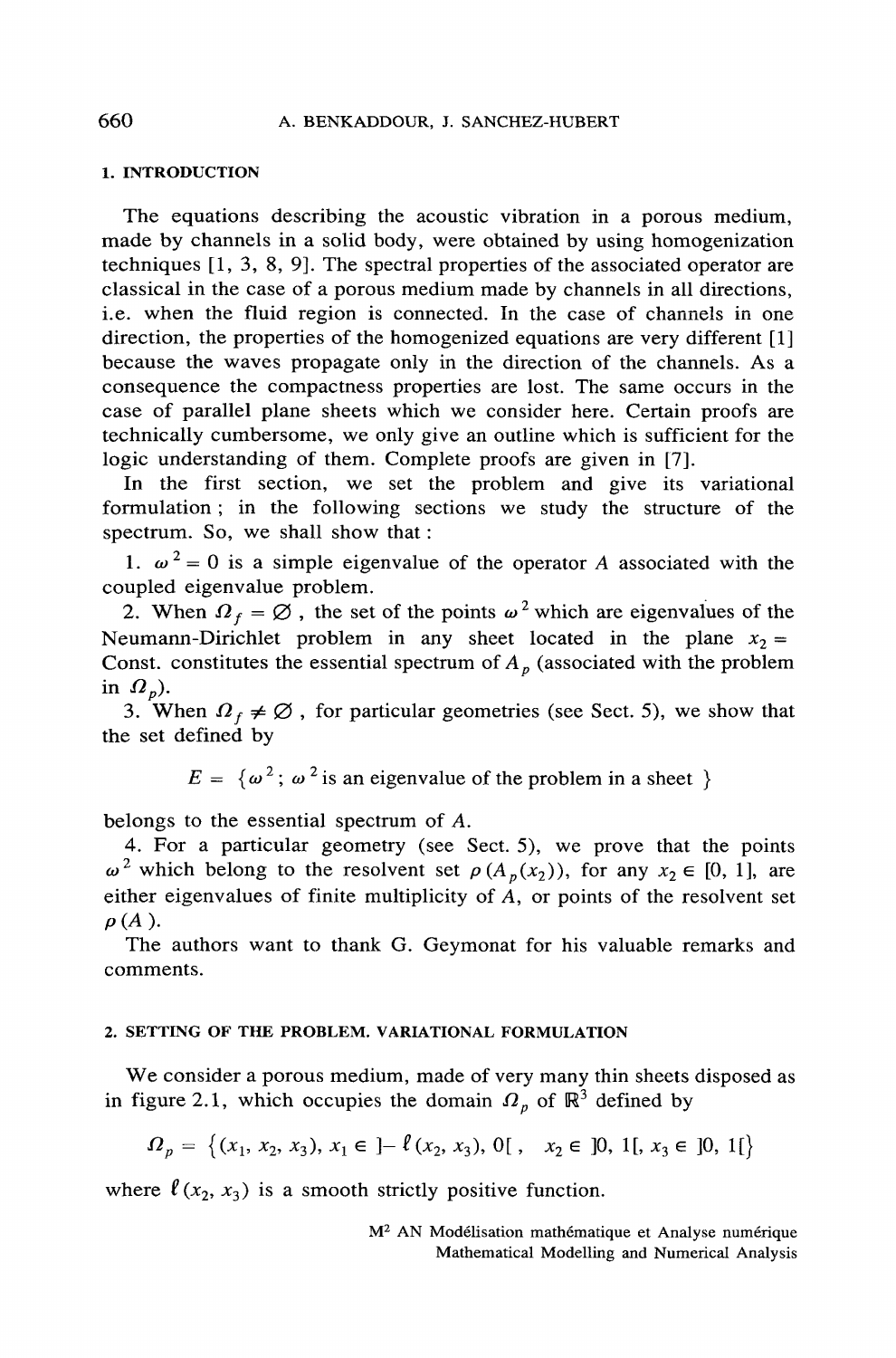That porous medium is in contact with free air contained in some region  $\Omega_f$  of  $\mathbb{R}^3$ . The interface  $\Gamma$  is disposed as in figure 2.1.



Figure 2.1.

In the sequel, we shall denote by  $\nu$  the outer unit normal to the curve  $x_1 = -\ell (x_2, x_3)$  in its plane, and by n the outer normal to the boundary  $\partial \Omega_f$  of  $\Omega_f$ .

The equations and boundary conditions of the homogenized problem are immediately deduced from [1], they are :

$$
-\frac{\partial^2 u}{\partial x_1^2} - \frac{\partial^2 u}{\partial x_3^2} - \omega^2 u = 0 \quad \text{in} \quad \Omega_p \tag{2.1}
$$

$$
\frac{\partial u}{\partial \nu} = 0 \quad \text{on} \quad x_1 = -\ell \left( x_2, x_3 \right) \tag{2.2}
$$

$$
\frac{\partial u}{\partial x_3} = 0 \quad \text{on} \quad x_3 = 0 \quad \text{and} \quad x_3 = 1 \tag{2.3}
$$

$$
-\Delta u - \omega^2 u = 0 \quad \text{in} \quad \Omega_f \tag{2.4}
$$

$$
\frac{\partial u}{\partial n} = 0 \quad \text{on} \quad \partial \Omega_f \backslash \Gamma \,. \tag{2.5}
$$

As for the transmission conditions on  $\Gamma$ , they are :

$$
\llbracket u \rrbracket = 0 , \qquad \llbracket \frac{\partial u}{\partial x_1} \rrbracket = 0 \quad \text{on} \quad \Gamma \tag{2.6}
$$

where  $\lbrack \lbrack \cdot \rbrack \rbrack$  denotes the jump across the interface  $\Gamma$ . The unknown u denotes the velocity potential.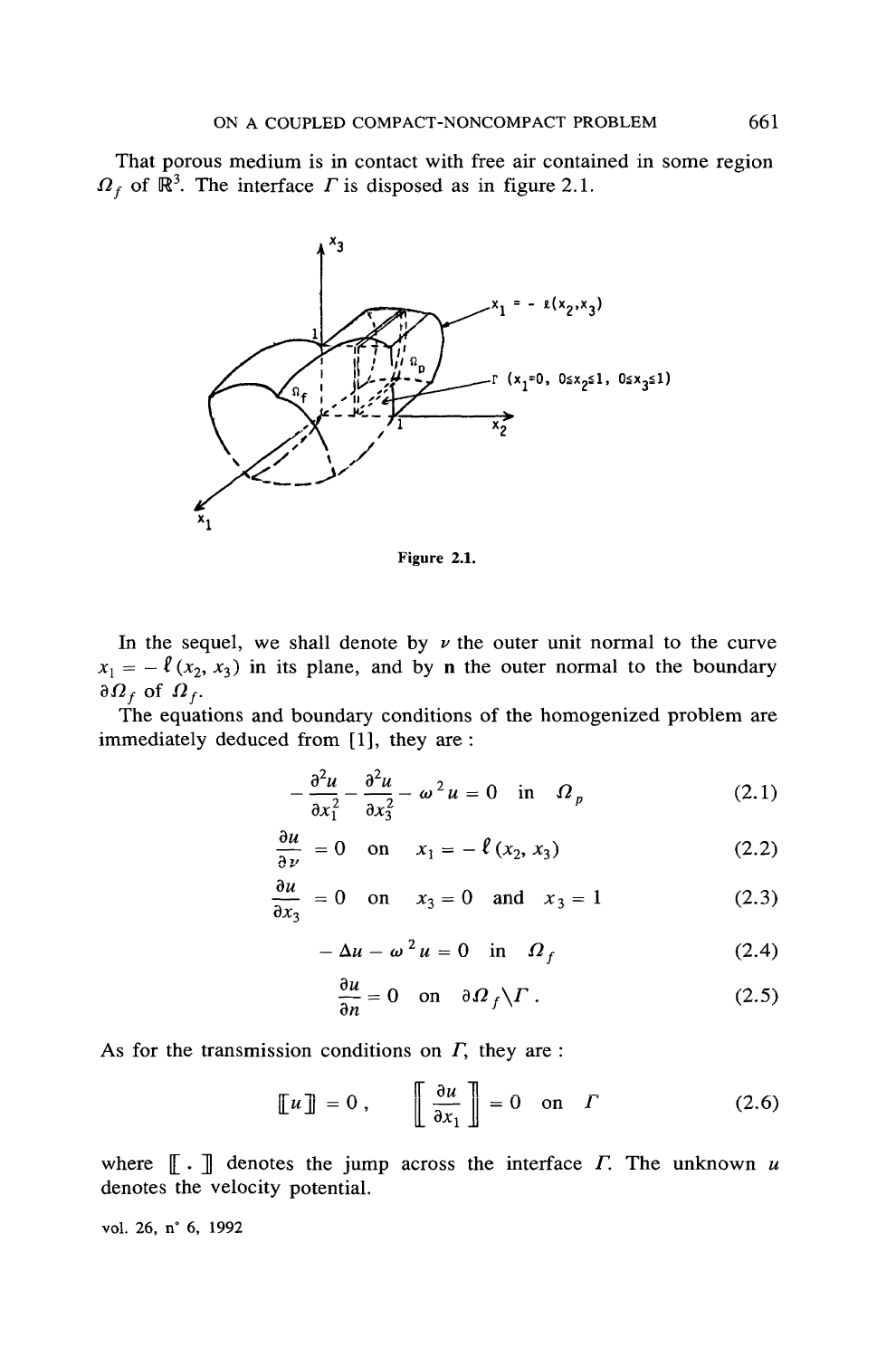We note that  $(2,1)-(2,6)$  was written in terms of a classical eigenvalue problem, i.e. for an eigenfunction u and an eigenvalue  $\omega^2$ . We shall refer to this system in the sequel even in the case when the points  $\omega^2$  belong to the essential spectrum of the corresponding operator  $A$  (defined later) for which evident modifications must be considered.

Let us define

$$
\Omega = \Omega_{n} \cup \Omega_{f} \cup \Gamma
$$

and

 $H = L^2(\Omega)$  $V = \left\{ v \in L^2(\Omega) \; ; \; \frac{\partial v}{\partial x} \in L^2(\Omega), \; \alpha = 1, \, 3 \; ; \frac{\partial}{\partial x_2}(v \big|_{\mathcal{U}_f}) \in L^2(\Omega_f) \right\} \eqno{(2.7)}$ 

It is easily proved that the problem  $(2.1)-(2.6)$  is equivalent to the following one:

Find  $u \in V$  and  $\omega \in \mathbb{R}$  such that :<br>  $\left\{\int_{\Omega} \frac{\partial u}{\partial x_i} \frac{\partial v}{\partial x_i} dx + \int_{\Omega} \frac{\partial u}{\partial x_{\alpha}} \frac{\partial v}{\partial x_{\alpha}} dx = \omega^2 \int_{\Omega} uv dx \quad \forall v \in V$  (2.8)

with  $i = 1, 2, 3$  and  $\alpha = 1, 3$ .

Then, classically ([3] Chap. IV for instance) we have:

PROPOSITION 2.1 : The space V, defined by  $(2.7)$ , equipped with the scalar product

$$
(u, v)_V = a(u, v) + (u, v)_{L^2(\Omega)}
$$

where  $a(u, v)$  is the bilinear form defined by the left hand side of (2.8), is a Hilbert space and the imbedding of  $V$  in  $H$  is dense, continuous but not compact

The associated selfadjoint operator A is defined in the domain

$$
D(A) = \left\{ v \in L^{2}(\Omega) ; \Delta(v|_{\Omega_{f}}) \in L^{2}(\Omega_{f}), \frac{\partial}{\partial x_{\alpha}^{2}}(v|_{\Omega_{p}}) \in L^{2}(\Omega_{p}), \alpha = 1, 3, \right\}
$$

v satisfying the conditions  $(2.2)$ ,  $(2.3)$ ,  $(2.5)$ ,  $(2.6)$ }

and Av is defined by

$$
Av = \begin{cases} -\Delta v & \text{in} & \Omega_f \\ -\frac{\partial^2 v}{\partial x_1^2} - \frac{\partial^2 v}{\partial x_3^2} & \text{in} & \Omega_p \end{cases}.
$$

M<sup>2</sup> AN Modélisation mathématique et Analyse numérique Mathematical Modelling and Numerical Analysis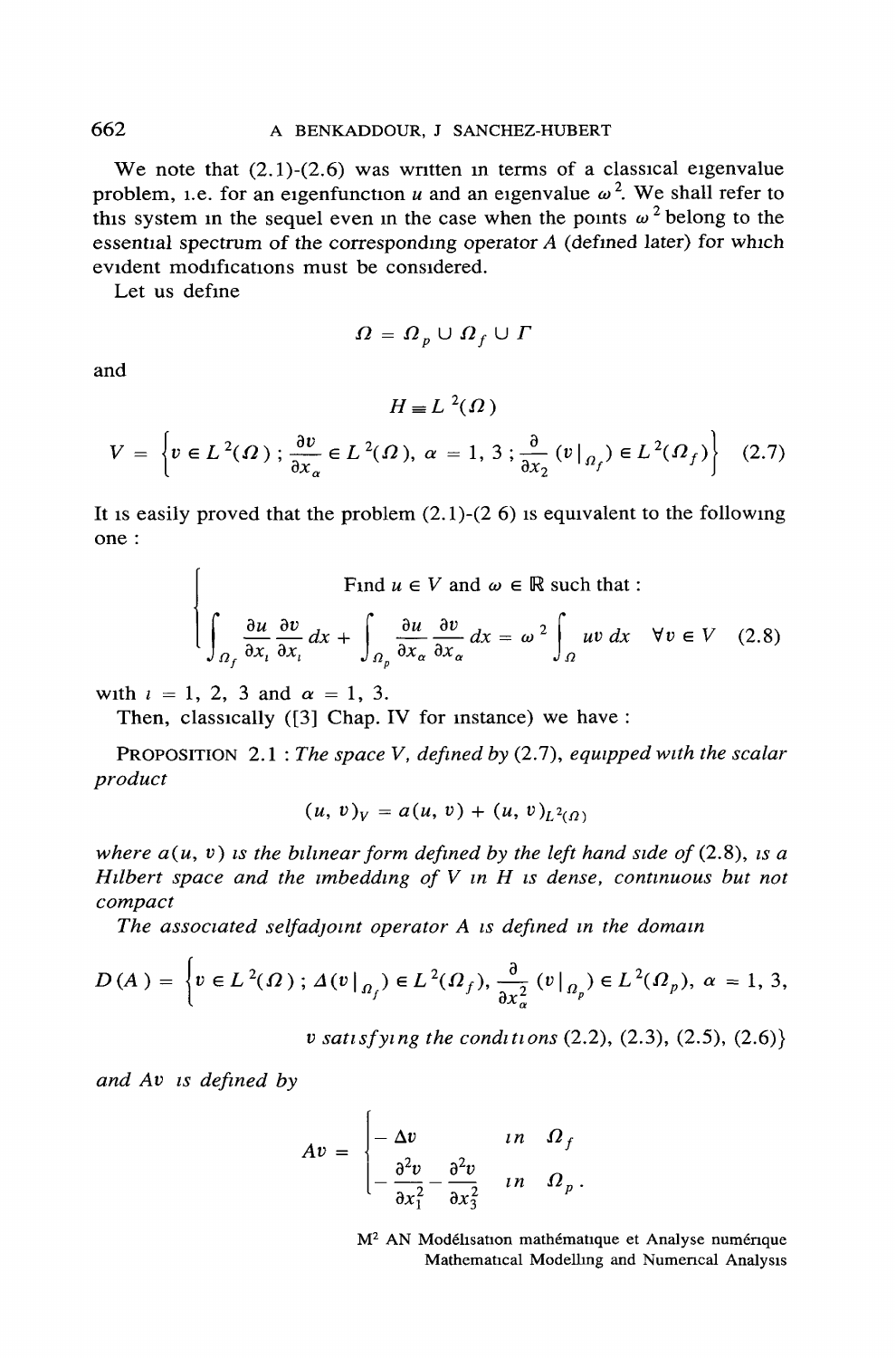It is well known that the spectrum  $\sigma(A)$  may have a somewhat complicated structure, essential spectrum ([3], Sects. III.7 and IV.3), containing eigenvalues of infinite multiplicity, accumulation points of eigenvalues or a continuous spectrum. We now study the structure of that spectrum.

From the definition of the operator A, it is easily seen that  $\omega^2 = 0$  is a simple eigenvalue, the corresponding eigenfunctions being  $u =$  Const.

We now search for eigenvalues  $\lambda = \omega^2 \neq 0$ . We first consider the problem in  $\Omega_n$ , with  $\Omega_f = \emptyset$ , and denote by  $A_n(x_2)$  the associated operator (in a sheet situated in the plane  $x_2$  = Const.) with the boundary condition

$$
u\big|_{\Gamma} = 0\tag{2.9}
$$

Then, for the spectral study of the system  $(2.1)-(2.6)$ , we have to consider the two following cases:

1)  $\omega^2$  is a point of the resolvent set  $\rho(A_n(x_2))$  for any  $x_2 \in [0, 1]$ ,

2)  $\omega^2$  is such that:  $\exists a_2 \in [0, 1]$  for which  $\omega^2$  is an eigenvalue of the operator  $A_n(a_2)$ .

#### 3. SPECTRAL STUDY OF THE COUPLED SYSTEM WHEN  $\omega^2$  SATISFIES 1)

Our purpose is, as in [2], to show that the points  $\lambda = \omega^2$  are isolated eigenvalues with finite multiplicity or points of the resolvent set  $\rho(A)$ . To this end, we first prove that the spectral problem  $(2.1)-(2.6)$  reduces to an implicit eigenvalue problem in  $\Omega_t$ .

Since  $\omega^2$  belongs to the resolvent set of the operator associated with the problem in each sheet, by using classical results (see [6] and for details [7]) we have:

PROPOSITION 3.1 : Let be  $\varphi$  a given function

$$
\varphi \in L^2_{x_2}((0, 1); H^{1/2}(0, 1)),
$$

then, the problem

$$
-\frac{\partial^2 u}{\partial x_1^2} - \frac{\partial^2 u}{\partial x_3^2} - \omega^2 u = 0 \quad in \quad \Omega_p \tag{3.1}
$$

$$
\frac{\partial u}{\partial x_3} = 0 \quad on \quad x_3 = 0 \quad and \quad x_3 = 1 \tag{3.2}
$$

$$
\frac{\partial u}{\partial \nu} = 0 \quad on \quad x_1 = -\ell \left( x_2, x_3 \right) \tag{3.3}
$$

$$
u = \varphi \quad on \quad \Gamma \tag{3.4}
$$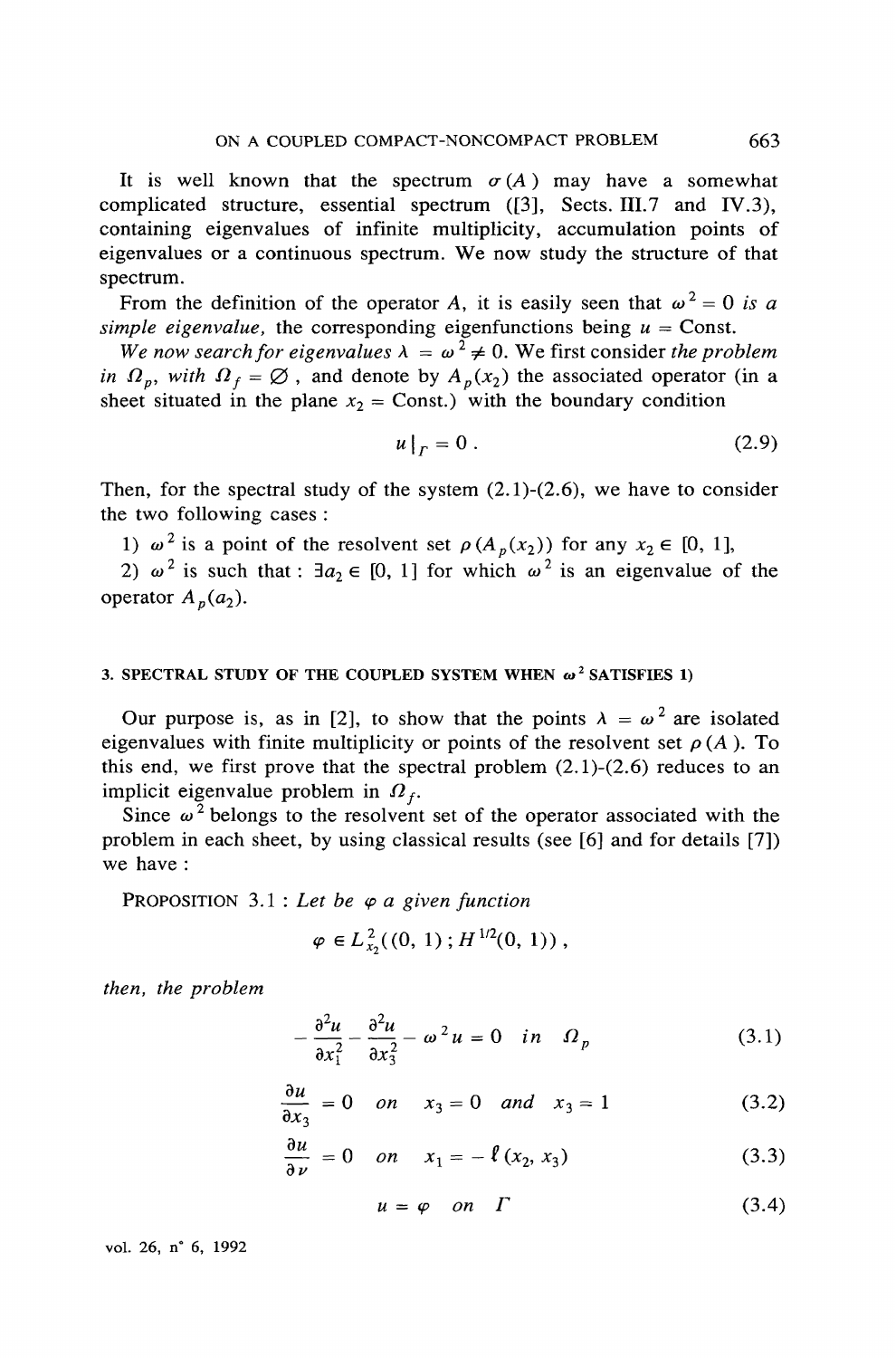has a unique solution  $u_{\omega}^{\varphi}$  for any  $\omega^2$  satisfying 1) and

$$
u_{\omega}^{\varphi} \in \mathscr{H}(\Omega_p) \equiv \int_0^1 H_{x_2}^1(\Omega_p) \, dx_2
$$

where the classical notation (Cf [5], Chap IV, Sect 5) was used for the space integral

Now, we define the family of operators  $T(\omega)$  by

$$
T(\omega) \varphi = \frac{\partial u_{\omega}^{\varphi}}{\partial n} \bigg|_{\Gamma} \tag{3.5}
$$

where  $u_{\omega}^{\varphi}$  is the unique solution of (3 2)-(3 5), and we denote by  $E_1(x_2)$  and by  $E'_1(x_2)$  (dual of  $E_1(x_2)$ ) the two spaces, defined for fixed  $x_2$  in [0, 1] by

$$
E_1(x_2) \equiv L_{x_2}^2([0, 1], H^{1/2}(0, 1))
$$
  

$$
E'_1(x_2) \equiv L_{x_2}^2([0, 1], (H^{1/2})'(0, 1))
$$

Then we classically  $([6], [8])$  have

PROPOSITION 3.2 The operator T, defined by  $(3.5)$ , enjoys the properties

a) 
$$
T \in \mathscr{L}(E_1, E_1')
$$

 $b)$  $T$  is holomorphic with respect to  $\omega$ 

And, solving in  $\Omega_p$ , we have

PROPOSITION 3 3 Let be  $\omega^2$  satisfying 1), then the spectral problem (2 1)-(2.6) is equivalent to the implicit eigenvalue problem in  $\Omega_f$ 

$$
\begin{cases}\nF \text{ and } u \in H^1(\Omega_f), \ u \neq 0 \quad \text{and} \quad \omega^2 \in \mathbb{R}^+ \text{ such that} \\
\int_{\Omega_f} \nabla u \cdot \nabla v \, dx + \langle T(\omega) u, v \rangle_{E_1|E_1} = \\
&= \omega^2 \int_{\Omega_f} u \cdot v \, dx \quad \forall v \in H^1(\Omega_f) \qquad (3.6)\n\end{cases}
$$

Now, we have to prove that the points  $\omega^2$  which verify 1) are either eigenvalues of finite multiplicity or points of the resolvent set of the operator  $A(\Omega_f)$ , associated with the form  $a_f(\omega, u, v)$  defined by the left hand side of  $(3 7)$  This follows from Proposition V, 7 5 in [3] provided that the coerciveness of  $a_f(\omega, v, v)$  holds at some point The property of coerciveness was proved in the case of a porous medium made of channels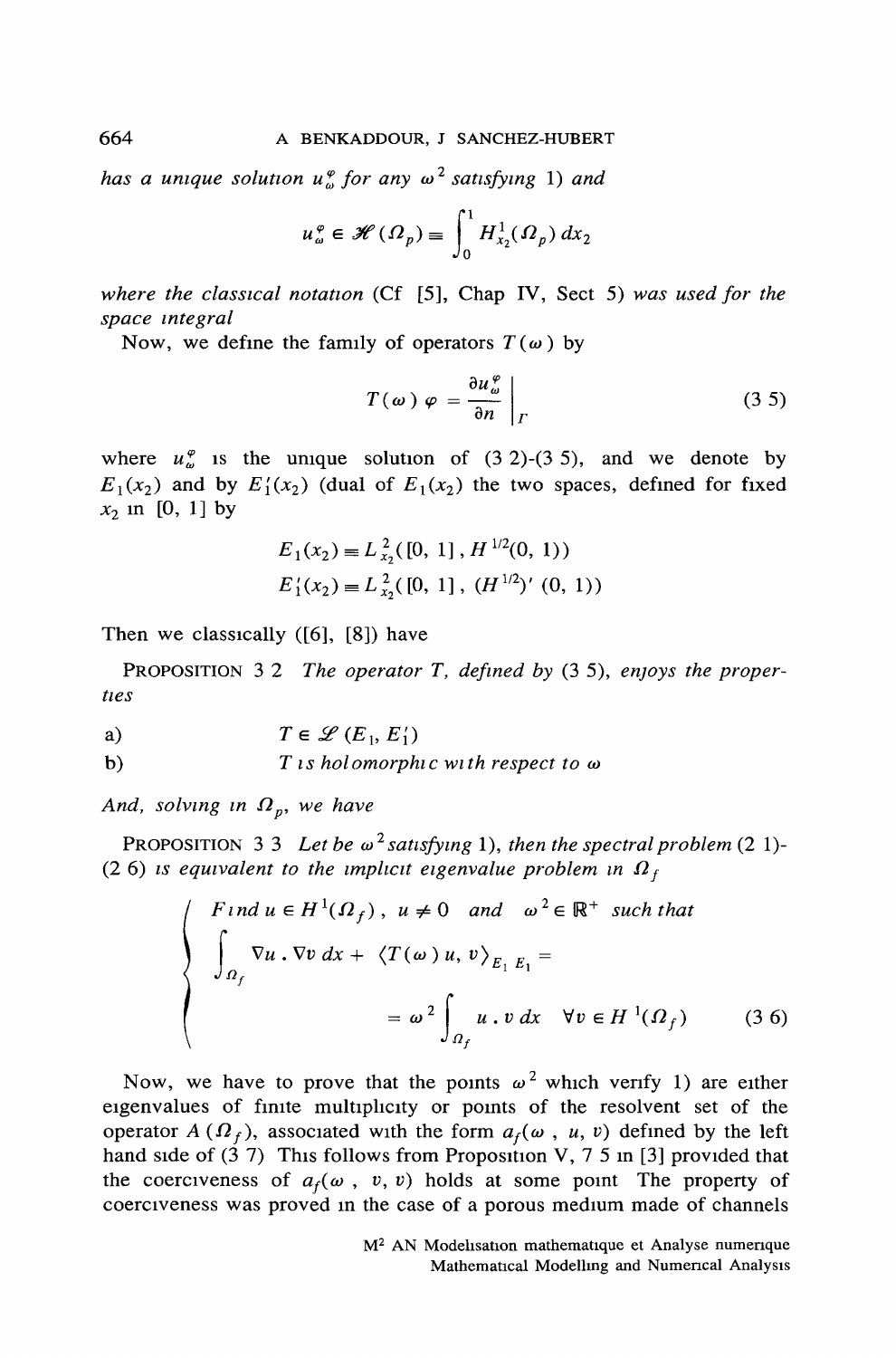[2]. In the case of sheets, explicit computations were performed for particular geometries. It is the case for the problem associated with the figure 5.1 where the sheets are circular rings defined, in cylindrical coordinates, by Const. =  $r_0 < r < l(z)$ . By writing the problem in cylindrical coordinates  $r$ ,  $\theta$ ,  $z$ , using asymptotic expansion of Bessel functions as the index tends to infinity and Fourier expansions in  $L^2(\Gamma)$  it is possible to prove, thanks to [5], the coerciveness of  $a_f$ . In short, whenever it is possible to give explicit solutions, the coerciveness is proved. Consequently, we can reasonably think that the form  $a_f$  is also coercive in any case, but no technically easy to prove.

#### 4. SPECTRAL STUDY OF THE PROBLEM IN  $\Omega$ <sub>n</sub> when  $\omega^2$  SATISFIES 2)

In this section, we consider the eigenvalue problem in  $\Omega_n$  with  $\Omega_f = \varnothing$ .

For fixed  $x_2$ ,  $x_2 = a_2$ , let us denote by  $A_p(a_2)$  the operator associated with the problem in the corresponding sheet:

$$
\frac{\partial^2 u}{\partial x_1^2} - \frac{\partial^2 u}{\partial x_2^2} - \omega^2 u = 0 \quad \text{in the sheet} \quad x_2 = a_2 \tag{4.1}
$$

$$
\frac{\partial u}{\partial \nu} = 0 \quad \text{on} \quad x_1 = -\ell \left( a_2, x_3 \right) \tag{4.2}
$$

$$
\frac{\partial u}{\partial x_3} = 0 \quad \text{on} \quad x_3 = 0 \quad \text{and} \quad x_3 = 1 \tag{4.3}
$$

$$
u = 0 \quad \text{on} \quad \Gamma \text{ (i.e. } x_1 = 0, x_2 = a_2) \,. \tag{4.4}
$$

The operator  $A_p(a_2)$  has a compact inverse and, consequently, possesses a countable infinity of positive eigenvalues such that

$$
0 < \omega_0^2(a_2) \leq \omega_1^2(a_2) \leq \cdots \to \infty.
$$

We shall denote by  $u_{a_2}(x_1, x_3)$  an associated eigenfunction.

Our purpose is to show that  $\omega^2$ , satisfying 2), belongs to the essential spectrum  $\sigma_{\rm ess}(A_p)$  of  $A_p$  (operator associated with the problem in  $\Omega_p$  with  $\Omega_f = \emptyset$ ). To this end we have to construct a Weyl sequence (Proposition IV.3.2 in  $[3]$ ).

In order to simplify the computations, we suppose that the function  $\ell$  does not depend on  $x_3$  so, we define  $\ell_1$  by

$$
\ell_1(x_2) \equiv \ell(x_2, x_3). \tag{4.5}
$$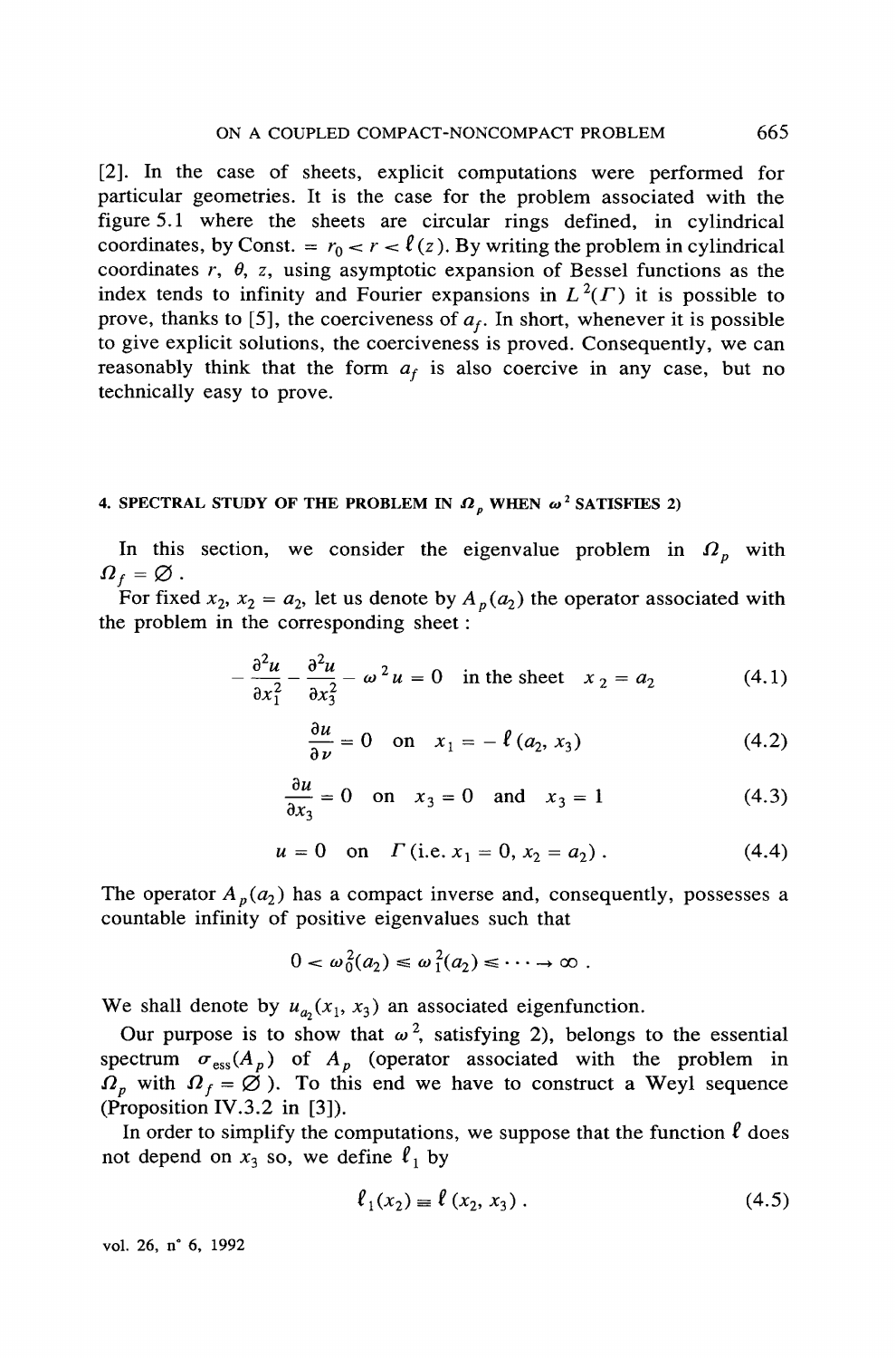Let us remark that, in that case, the eigenvalues and eigenvectors are explicitely known:

$$
\omega^2 = k^2 \pi^2 + \frac{(2 m + 1)^2 \pi^2}{4 \ell_1^2(a_2)}; \quad u_{a_2} = f(x_2) \sin \frac{(2 m + 1) \pi}{2 \ell_1(a_2)} x_1 \cos (2 k x_3)
$$

but these expressions will not be used in the sequel.

It is clear that, if  $u_{a_2}(x_1, x_3)$  is solution of (4.1)-(4.4) then, the function  $w(x_1, x_2, w_3)$  defined in  $\Omega_p$  by

$$
w(x_1, x_2, x_3) = f(x_2) u_{a_2} \left( \frac{\ell_1(a_2)}{\ell_1(x_2)} x_1, x_3 \right)
$$
 (4.6)

satisfies the boundary conditions  $(4.2)-(4.4)$ .

We then easily see that the distribution defined in  $\Omega_n$  by

$$
\mathcal{E} \equiv C \delta \left( x_2 - a_2 \right) u_{a_2} \left( \frac{\ell_1(a_2)}{\ell_1(x_2)} x_1, x_3 \right) \tag{4.7}
$$

where C is an arbitrary constant, is a solution of the problem  $(4.1)$ - $(4.4)$  in the sense of distributions.

But, as & does not belong to

$$
D(A_p) = \begin{cases} v \in L^2(\Omega_p) ; & \frac{\partial^2 v}{\partial x_1^2} - \frac{\partial^2 v}{\partial x_3^2} \in L^2(\Omega_p) , \\ v \text{ satisfying the boundary conditions (4.2) - (4.4)} \end{cases}
$$

 $\mathcal E$  is not an eigenfunction. We shall replace  $\delta$  by a sequence of smooth functions tending to  $\delta$  in order to prove that the corresponding  $\mu = \omega^2$  is a point of  $\sigma_{\text{ess}}(A_p)$ .

#### 4.1. Construction of a Weyl sequence

Let  $\psi \in \mathcal{D}(\mathbb{R})$  and c be respectively such that

$$
\int_{\mathbb{R}} \psi(\xi) d\xi = 1, \quad c = \int_{\mathbb{R}} \psi^2(\xi) d\xi
$$

and let us define the sequence

$$
\psi_k(\xi) \equiv \psi(k\xi), \quad k = 1, 2, ... \tag{4.8}
$$

M<sup>2</sup> AN Modélisation mathématique et Analyse numérique Mathematical Modelling and Numerical Analysis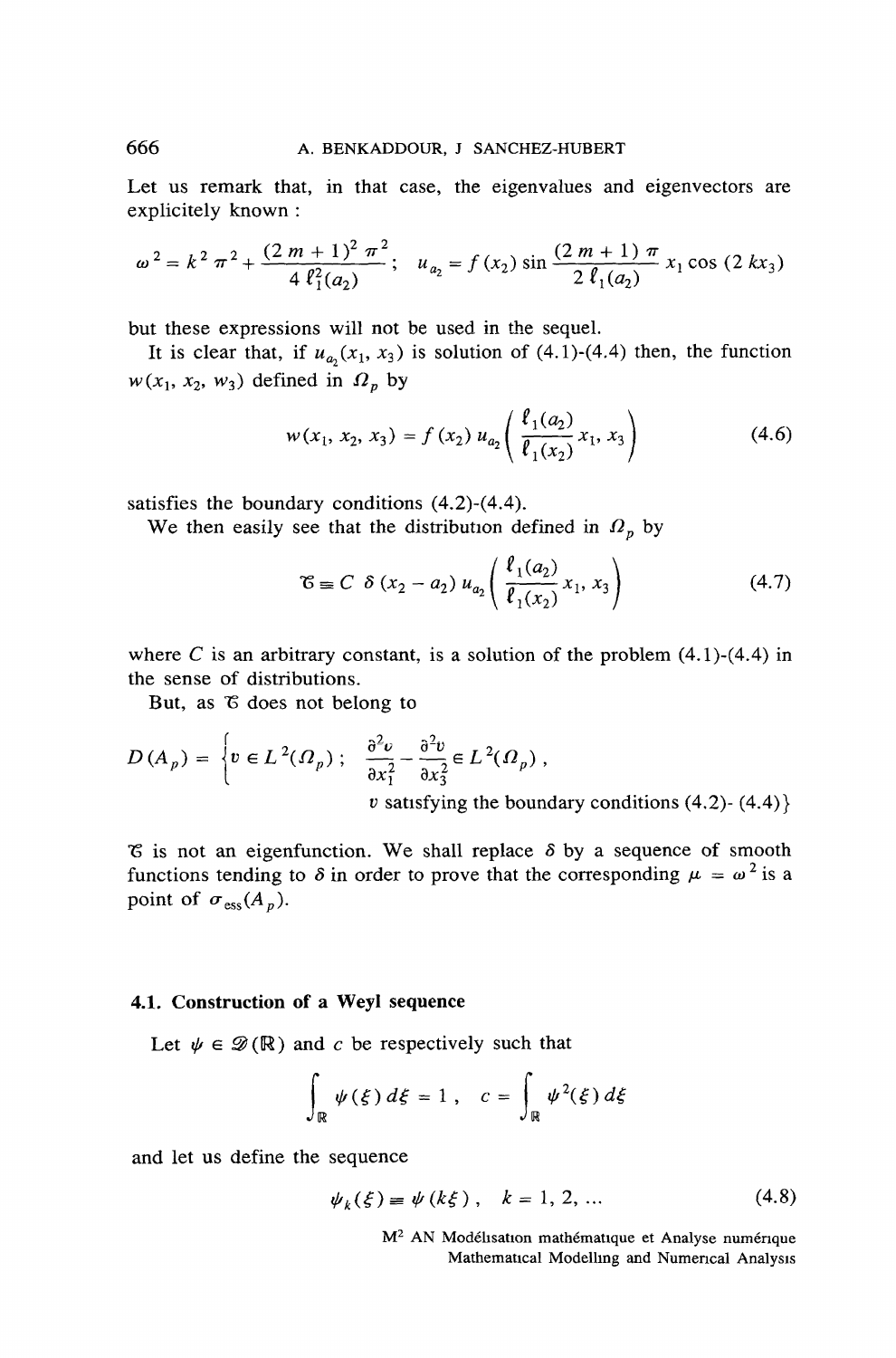which enjoys the properties

$$
\begin{cases}\nk\psi_k \to \delta \quad \text{as} \quad k \to \infty \quad \text{in} \quad \mathcal{D}'(\mathbb{R}) \\
\int_{\mathbb{R}} \psi_k^2(\xi) \, d\xi = \frac{c}{k} \\
\text{Supp. } \psi_k \subset [-1/k, 1/k] \, .\n\end{cases} \tag{4.9}
$$

Then, in  $\Omega_n$ , we define the sequence  $w_k(x_1, x_2, x_3)$  by

$$
w_k(x) = \frac{k^{1/2} \psi_k(x_2 - a_2)}{\sqrt{c} \|u_{a_2}\|_{L^2([-{\ell_1(a_2), 0] \times [0, 1]})}} u_{a_2}\left(\frac{\ell_1(a_2) x_1}{\ell_1(x_2)}, x_3\right).
$$
 (4.10)

Now, we have still to prove that the sequence defined by  $(4.10)$  satisfies the hypotheses of the Weyl's theorem of characterization of the essential spectrum, namely :

$$
||w_k||_{L^2(\Omega_1)} \to 1 \quad \text{as} \quad k \to +\infty \tag{4.11}
$$

$$
w_k \to 0 \quad \text{in} \quad L^2(\Omega_p) \text{ weakly}
$$
\n
$$
(4.12)
$$

$$
\|(A_p - \omega^2 I) w_k\|_{L^2(\Omega_p)} \to 0 \quad \text{as} \quad k \to +\infty. \tag{4.13}
$$

This is easily checked from  $(4.10)$ .

Moreover, we have:

PROPOSITION 4.1 : Let us denote by  $\mathscr E$  the set defined by

 $\mathscr{E} \equiv {\omega^2 \in \mathbb{R}^+}$ ;  $\omega^2$  is an eigenvalue of the problem (4.1)-(4.4) in a sheet}, and by  $\bar{\mathscr{E}}$  its closure then, we have

$$
\bar{\mathscr{E}} = \sigma_{\rm ess}(A_p) \,. \tag{4.14}
$$

*Proof*: From the previous results, if  $\omega^2 \in \mathscr{E}$  then  $\omega^2$  is a point of  $\sigma_{\text{ess}}(A_p)$ , consequently

$$
\mathscr{E} \subset \sigma_{\text{ess}}(A_p) \Rightarrow \mathscr{E} \subset \sigma_{\text{ess}}(A_p).
$$

Conversely, we have

$$
\overline{\mathscr{E}} \supset \sigma_{\text{ess}}(A_p) .
$$

Indeed, it is easily proved, by integrating in  $x_2$  that, if  $\omega^2 \notin \overline{\mathscr{E}}$ , then  $\omega^2$  belongs to the resolvent set  $\rho(A_p)$ .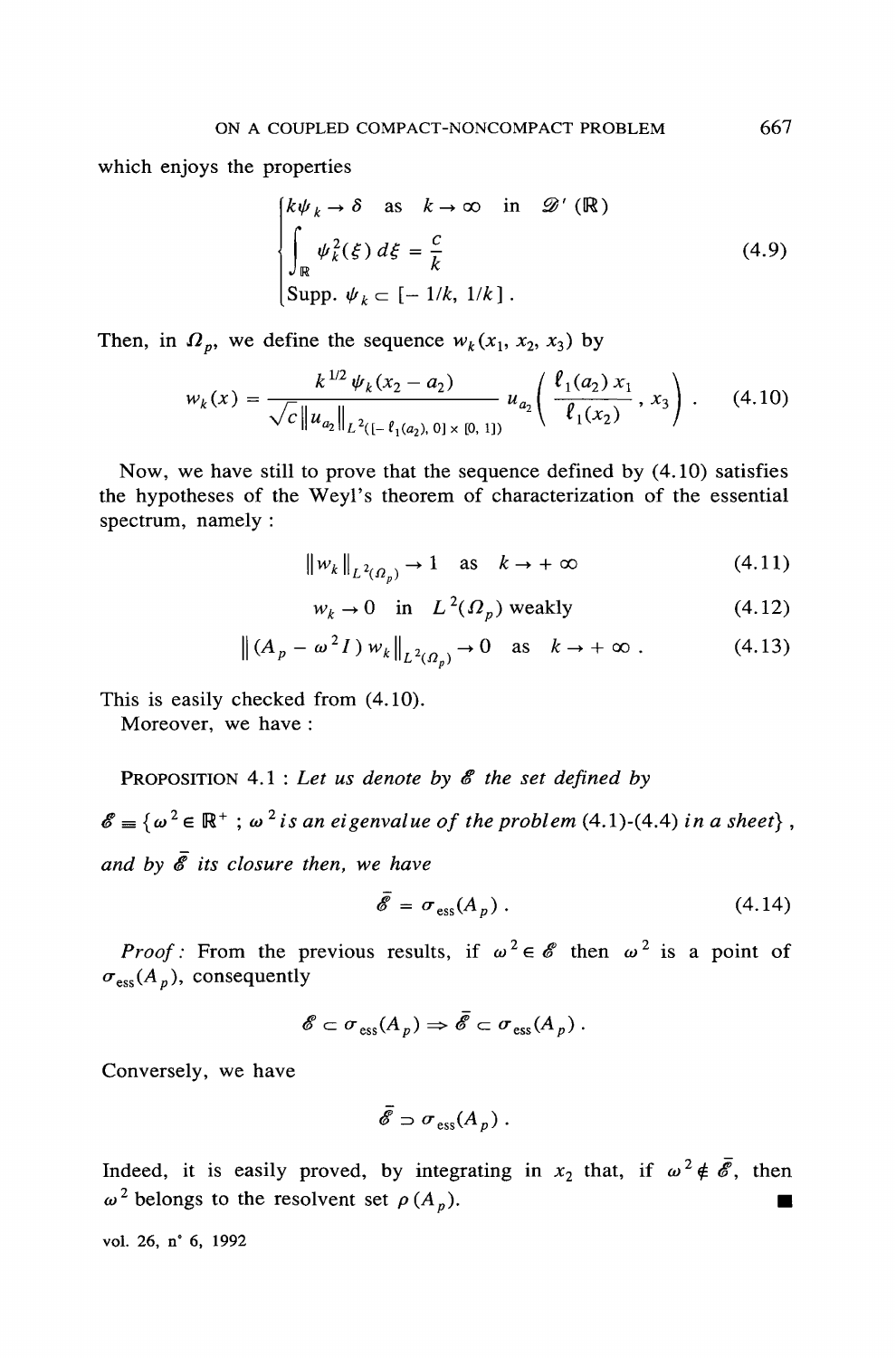#### 668 A. BENKADDOUR, J. SANCHEZ-HUBERT

*Remark* 4.2 : Hypothesis (4.5) is not essential, we obtain Proposition 4.1 in the general case, where  $x_1 = -l(x_2, x_3)$ , by using the theory of perturbation of the boundary (see [3], Sect. V.5).

#### 5. SPECTRAL STUDY OF THE COUPLED PROBLEM WHEN  $\omega^2$  SATISFIES 2)

We consider now the porous medium  $\Omega_p$  in contact with the air contained<br>in a bounded domain  $\Omega_f$  of  $\mathbb{R}^3$ . We show that if  $\omega^2$  is an eigenvalue of the problem in a sheet, then  $\omega^2$  belongs to the  $\sigma_{\rm ess}(A)$ , where A denotes the operator associated with the coupled problem in  $\Omega$ . To this end, as in the preceding section, we construct a Weyl sequence.

#### 5.1. Construction of a Weyl sequence  $v_k$

The sequence  $v_k$  is obtained by means of its restrictions to  $\Omega_p$  and  $\boldsymbol{a}_t$ 

Construction of  $v_k$  in  $\Omega_p$ : We search for  $v_{k|_{\Omega_p}}$  of the form

$$
v_{k+0} = w_k(x_1, x_2, x_3) + \hat{w}_k(x_2, x_3)
$$
 (5.1)

where  $w_k$  is the sequence defined in (4.10) and  $\hat{w}_k$  a function to be defined later, such that  $\|\[\mathbf{v}_k\]\| = 0$  on  $\Gamma$ .

Construction of  $v_k$  in  $\Omega_f$ : We take, as restriction to  $\Omega_f$ ,  $v_{k\mid\Omega_f}$  solution of the Neumann problem in  $\Omega_f$ :

$$
(-\Delta - \omega^2 I) v_k = 0 \quad \text{in} \quad \Omega_f \tag{5.2}
$$

$$
\frac{\partial v_k}{\partial n} = 0 \quad \text{on} \quad \partial \Omega_f \backslash \Gamma \tag{5.3}
$$

$$
\frac{\partial v_k}{\partial x_1} = \frac{\partial w_k}{\partial x_1} (0, x_2, x_3) \quad \text{on} \quad \Gamma \tag{5.4}
$$

which has a unique solution when  $\omega^2$  is not an eigenvalue of (5.2)-(5.4), that we shall suppose in the sequel. Then the trace of  $v_{k}$  at is well defined and we take

$$
\hat{w}_k(x_2, x_3) = v_{k \mid \Omega_f}(0, x_2, x_3). \tag{5.5}
$$

Consequently the sequence  $v_k$  is well determined and we immediately verify that  $v_k \in D(A)$ .

> M<sup>2</sup> AN Modélisation mathématique et Analyse numérique Mathematical Modelling and Numerical Analysis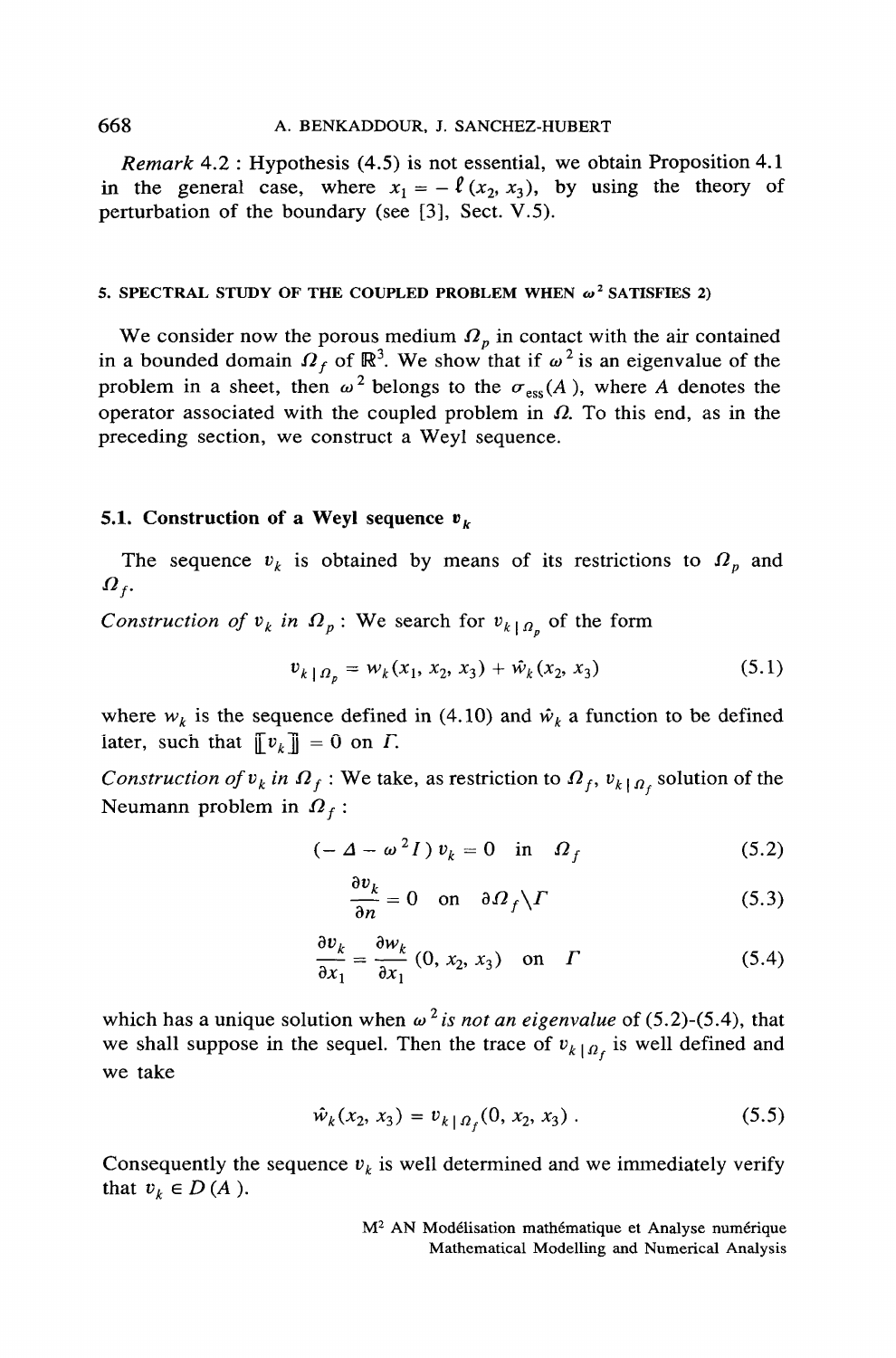We have still to prove that  $v_k$  is a Weyl sequence, that is to say that  $v_k$ , defined by its restrictions  $v_{k|_{q_t}}$  and  $v_{k|_{q_s}}$  (respectively defined by (5.1),  $(5.2)$ - $(5.4)$  and  $(5.5)$ ) satisfies

$$
\|v_k\|_{L^2(\Omega)} \to 1 \quad \text{as} \quad k \to +\infty \tag{5.6}
$$

$$
v_k \to 0 \quad \text{in} \quad L^2(\Omega) \text{ weakly}
$$
 (5.7)

$$
\|(A - \omega^2 I) v_k\|_{L^2(\Omega)} \to 0 \quad \text{as} \quad k \to +\infty \tag{5.8}
$$

Since we have

$$
||v_k||_{L^2(\Omega)}^2 = ||w_k||_{L^2(\Omega_p)}^2 + ||v_k||_{L^2(\Omega_f)}^2 + ||\hat{w}_k||_{L^2(\Omega_p)}^2 + + 2(w_k, \hat{w}_k)_{L^2(\Omega_p)} \quad (5.9)
$$

and as  $w_k$  is yet a Weyl sequence in  $\Omega_p$ , (5.6) and (5.7) immediately follows from the following lemma:

LEMMA 5.1 : Let be  $v_{k\vert\Omega_{\ell}}$  and  $\hat{w}_k$  the sequences defined respectively by  $(5.2)$ - $(5.4)$  and  $(5.5)$ , then we have

$$
\|v_{k}\|_{\Omega_f}\|_{L^2(\Omega_f)} \to 0 \quad \text{as} \quad k \to +\infty \tag{5.10}
$$

$$
\left\|\hat{w}_k\right\|_{L^2(\Omega_p)} \to 0 \quad \text{as} \quad k \to +\infty \tag{5.11}
$$

*Proof*: From classical estimates [6], we have, for  $0 < \delta < 1$ 

$$
\|v_{k\,|\,\Omega_f}\|_{L^2(\Omega_f)} \le \|v_{k\,|\,\Omega_f}\|_{H^{\delta+1/2}(\Omega_f)} \le C \left\| \frac{\partial w_k}{\partial x_1} \right\|_{H^{-1+\delta}(T)} \tag{5.12}
$$

consequently, the proof of  $(5.10)$  reduces to prove that

$$
\frac{\partial w_k}{\partial x_1} \to 0 \quad \text{in } L^2(\Gamma) \text{ weakly } (\Rightarrow \text{in } H^{-1+\delta}(\Gamma) \text{ strongly } ). \tag{5.13}
$$

Now, from the construction of the  $w_k$ , we easily show that

$$
\int_{\Gamma} \left( \frac{\partial w_k}{\partial x_1} \right)^2 dx_1 dx_2
$$

is bounded independently of  $k$ ; then we have still to prove that

$$
\int_{\Gamma} \frac{\partial w_k}{\partial x_1} \varphi \, dx_2 \, dx_3 \to 0 \quad \forall \varphi \in \mathscr{D}(\Gamma)
$$

that is easily obtained from the properties of the  $\psi_k$  (cf. (4.10)). vol. 26, n° 6, 1992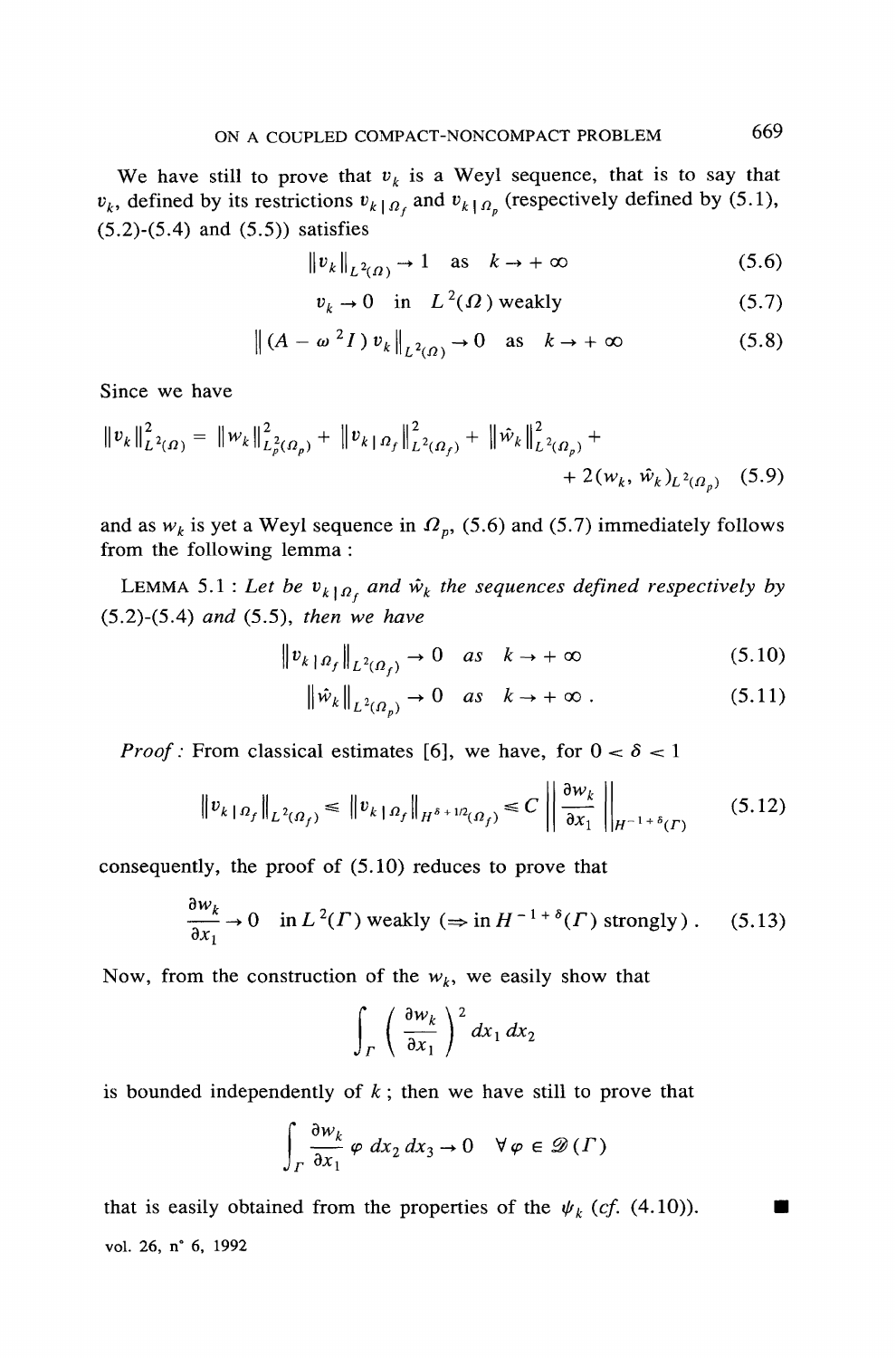As for (5.11), by using the property of continuity of the traces from  $H^{1/2 + \delta}(\Omega_f)$  into  $H^{\delta}(\Gamma)$  and taking account of (5.12), we have

$$
\begin{aligned} \left\| \hat{w}_k \right\|_{L^2(\Omega_\rho)} &\leq C_1 \left\| \hat{w}_k \right\|_{L^2(\Gamma)} = C_1 \left\| v_{k \,|\,\Omega_f}(0, \, x_2, \, x_3) \right\|_{L^2(\Gamma)} \leq \\ &\leq C_2 \left\| v_{k \,|\,\Omega_f}(0, \, x_2, \, x_3) \right\|_{H^{\delta}(\Gamma)} \leq C \left\| v_k(\Omega_f) \right\|_{H^{\delta + 1/2}(\Omega_f)} \to 0 \quad \text{as} \quad k \to +\infty \end{aligned}
$$

and the Lemma is proved.

Now, from the definition of the operator A, we have

$$
(A - \omega^2 I) v_k = \begin{cases} 0 & \text{in } \Omega_f \\ -\frac{\partial^2 w_k}{\partial x_1^2} - \frac{\partial^2 w_k}{\partial x_3^2} - \omega^2 w_k - \frac{\partial^2 \hat{w}_k}{\partial x_3^2} - \omega^2 \hat{w}_k & \text{in } \Omega_p \end{cases}
$$

and  $w_k$  is such that

$$
\left\| -\frac{\partial^2 w_k}{\partial x_1^2} - \frac{\partial^2 w_k}{\partial x_3^2} - \omega^2 w_k \right\|_{L^2(\Omega_p)} \to 0 \quad \text{as} \quad k \to +\infty
$$

then, taking into account  $(5.11)$ ,  $(5.8)$  will be proved if we show that  $\hat{w}_k$ , defined by (5.5), is such that

$$
\left\| \frac{\partial^2 \hat{w}_k}{\partial x_3^2} \right\|_{L^2(\Gamma)} \to 0 \quad \text{as} \quad k \to \infty \ . \tag{5.14}
$$

▬

As  $w_k$  is smooth in  $x_3$ , it is easily seen that  $\frac{\partial^2 v_k}{\partial x_3^2}$  satisfies, in  $\Omega_f$ , the equation (5.2) and the boundary condition obtained by differenciating (5.4) with respect to  $x_3$  twice, but does not satisfy (5.3) except for particular geometries. Let us suppose that  $\Omega_f$  satisfies the following property:

(P):  $\Omega_f$  is such that if  $v_k$  satisfies (5.2), (5.3) and (5.4), then  $\partial^2 v_{\nu}/\partial x_3^2$  satisfies them too.

Then, we have

$$
\frac{\partial^2 v_k}{\partial x_3^2} \to 0 \quad \text{in} \quad H^{\delta + 1/2}(\Omega_f) \text{ strongly for } 0 < \delta < 1
$$

which is analogous to  $(5.12)$ .

M<sup>2</sup> AN Modélisation mathématique et Analyse numérique Mathematical Modelling and Numerical Analysis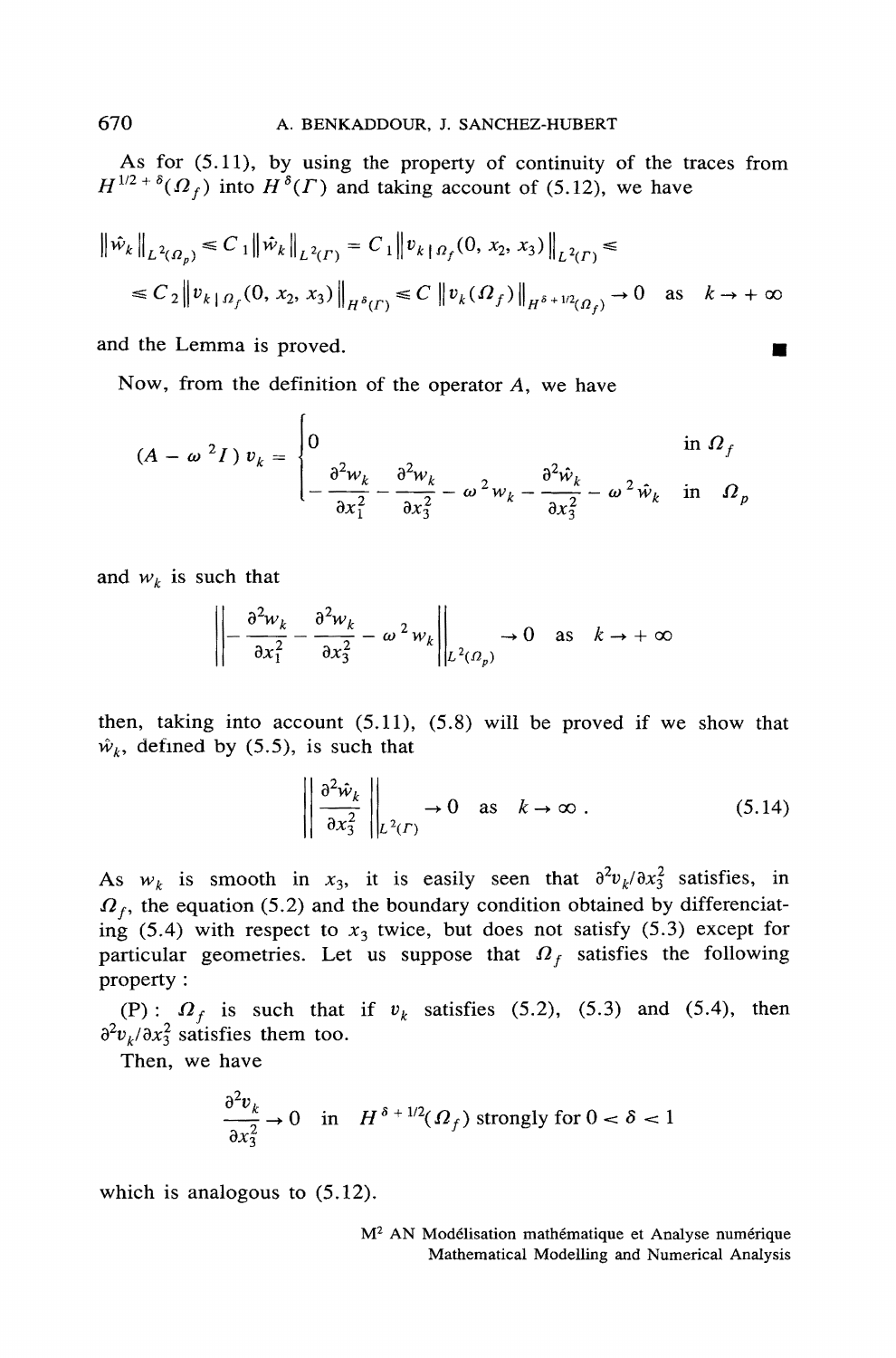Now, we have

$$
\left\| \frac{\partial^2 \hat{w}_k}{\partial x_3^2} \right\|_{L^2(\Omega_\rho)} \le C_1 \left\| \frac{\partial^2 \hat{w}_k}{\partial x_3^2} \right\|_{L^2(\Gamma)} = C_1 \left\| \frac{\partial^2 v_k}{\partial x_3^2} \right\|_{L^2(\Gamma)} \le
$$
  

$$
\le C_2 \left\| \frac{\partial^2 v_k}{\partial x_3^2} (0, x_2, x_3) \right\|_{H^{\delta}(\Gamma)} \le C \left\| \frac{\partial^2 v_{k \uparrow \Omega_f}}{\partial x_3^2} \right\|_{H^{\delta + 1/2}(\Omega_f)}
$$

and consequently  $(5.14)$ .

Exemples of such a geometry are cylinders with generators parallel to  $x_3$  and periodicity conditions with respect to  $x_3$ .

Then we have

THEOREM 5.2 : For any domain  $\Omega_f$  the geometry of which satisfies the hypothesis (P), the points  $\lambda = \omega^2$  which are eigenvalues of the problem  $(4.1)-(4.4)$  in a sheet of the plane  $x<sub>2</sub> =$  Const. but which are not eigenvalues of the Neumann problem in  $\Omega_f$ , belong to the essential spectrum of the coupled problem in  $\Omega$ .

*Remark* 5.3 : Computations in cylindrical coordinates  $(r, \theta, z)$  allow us to consider other geometries. In particular, domains with symmetry of revolution around of the axis  $z$  as in figure 5.1.



Figure 5.1.

More exactly, in the particular case of figure  $5.1$  we proved  $[7]$ :

THEOREM 5.4 : When the problem is periodic with respect to  $\theta$  and the function  $\ell$  depends only on z.

a) If  $\lambda = \omega^2$  is a point of the resolvent set  $\rho(A_p(z))$  for any  $z \in [0, 1]$ , then  $\lambda = \omega^2$  is either eigenvalue of finite multiplicity or point of the resolvent set.